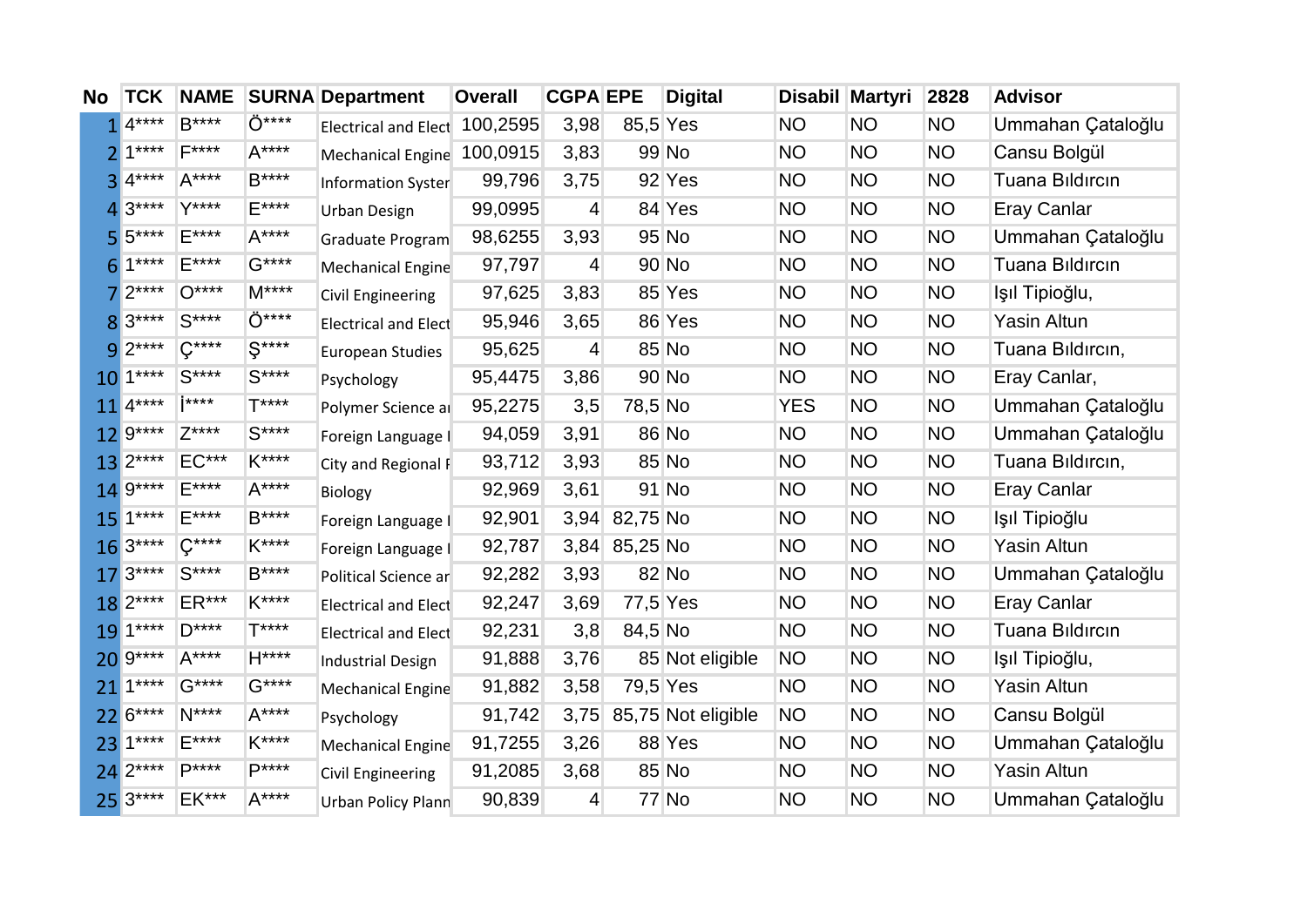|    | $26 2***$   | $Z***$  | $A***$          | Foreign Language I          | 90,6505 | 3,88           |              | 80 No                   | <b>NO</b> | <b>NO</b>  | <b>NO</b> | <b>Tuana Bildircin</b> |
|----|-------------|---------|-----------------|-----------------------------|---------|----------------|--------------|-------------------------|-----------|------------|-----------|------------------------|
|    | $275***$    | i****   | $B***$          | Mechanical Engine           | 90,4805 | 3,66           | 84,5 No      |                         | <b>NO</b> | <b>NO</b>  | <b>NO</b> | <b>Eray Canlar</b>     |
|    | 28 3****    | $D***$  | $S***$          | Psychology                  | 90,317  | 3,82           |              | 81 No                   | <b>NO</b> | <b>NO</b>  | <b>NO</b> | Işıl Tipioğlu          |
|    | 29 5****    | $A***$  | $S***$          | Sociology                   | 90,3135 | 3,86           |              | 80 No                   | <b>NO</b> | <b>NO</b>  | <b>NO</b> | Yasin Altun,           |
|    | $30 2***$   | E****   | Ö****           | Marine Biology and          | 90,145  | $\overline{4}$ |              | <b>76 No</b>            | <b>NO</b> | <b>NO</b>  | <b>NO</b> | Cansu Bolgül,          |
|    | $313***$    | $EM***$ | $A***$          | Foreign Language I          | 90,095  | 3,78           | 91,5 Yes     |                         | <b>NO</b> | <b>NO</b>  | <b>NO</b> | Işıl Tipioğlu          |
|    | 32 3****    | $B***$  | $D***$          | <b>Biology</b>              | 89,9675 | 3,8            |              | 81 No                   | <b>NO</b> | <b>NO</b>  | <b>NO</b> | Ummahan Çataloğlu      |
|    | 33 1****    | $H***$  | $A***$          | <b>Educational Admin</b>    | 89,955  | 3,88           |              | 79 No                   | <b>NO</b> | <b>NO</b>  | <b>NO</b> | Tuana Bildircin,       |
|    | 34 3****    | $M***$  | i****           | Psychology                  | 89,813  | 3,96           |              | <b>76 No</b>            | <b>NO</b> | NO         | <b>NO</b> | Işıl Tipioğlu          |
|    | 35 2****    | $***$   | $A***$          | Middle East Studie          | 89,742  | 3,8            |              | 80 No                   | <b>NO</b> | NO         | <b>NO</b> | Yasin Altun,           |
|    | 36 4****    | $A***$  | $Ü***$          | <b>Electrical and Elect</b> | 89,67   | 3,21           | 85,5 Yes     |                         | <b>NO</b> | <b>NO</b>  | <b>NO</b> | <b>Yasin Altun</b>     |
|    | $37^{3***}$ | $B***$  | Ö****           | <b>Electrical and Elect</b> | 89,3455 | 3,57           |              | 85 No                   | <b>NO</b> | <b>NO</b>  | <b>NO</b> | Cansu Bolgül           |
|    | 38 5****    | F****   | $D***$          | <b>Industrial Design</b>    | 89,3195 | 3,5            |              | 77 Yes                  | <b>NO</b> | <b>NO</b>  | <b>NO</b> | Cansu Bolgül           |
| 39 | $1***$      | $S***$  | $A***$          | Civil Engineering           | 89,1655 | 2,88           |              | 93 No                   | <b>NO</b> | <b>YES</b> | <b>NO</b> | <b>Tuana Bildircin</b> |
|    | 40 6****    | $Y***$  | $D***$          | Psychology                  | 89,0625 | 3,93           | 95,5 No      |                         | <b>NO</b> | <b>NO</b>  | <b>NO</b> | <b>Eray Canlar</b>     |
|    | 41 5****    | H****   | Ö****           | <b>Cognitive Sciences</b>   | 89,052  | 3,75           |              | 80 No                   | <b>NO</b> | <b>NO</b>  | <b>NO</b> | Işıl Tipioğlu          |
|    | 42 5****    | $A***$  | $S***$          | <b>Molecular Biology</b>    | 88,6125 | 3,67           |              | 81 No                   | <b>NO</b> | <b>NO</b>  | <b>NO</b> | Ummahan Çataloğlu      |
|    | 43 3****    | $Y***$  | $A***$          | <b>Molecular Biology</b>    | 88,54   | 3,61           | 82,5 No      |                         | <b>NO</b> | <b>NO</b>  | <b>NO</b> | <b>Tuana Bildircin</b> |
|    | 44 9****    | $1***$  | $L***$          | <b>Business Administr</b>   | 88,328  | 3,17           |              | 94 No                   | NO.       | <b>NO</b>  | <b>NO</b> | Eray Canlar,           |
|    | 45 1****    | $R***$  | $V***$          | Psychology                  | 88,16   | 3,55           |              | 84 No                   | <b>NO</b> | <b>NO</b>  | <b>NO</b> | Işıl Tipioğlu          |
|    | 46 3****    | $D***$  | Ö****           | Biology                     | 88      | 3,71           | 79,5 No      |                         | <b>NO</b> | <b>NO</b>  | <b>NO</b> | Yasin Altun,           |
|    | 47 4****    | B****   | $A***$          | <b>Molecular Biology</b>    | 87,927  | 3,62           |              | 81 No                   | <b>NO</b> | <b>NO</b>  | <b>NO</b> | Cansu Bolgül           |
|    | 48 1****    | ZE***   | AK***           | Architecture                | 87,7515 | 3,62           | 80,5 No      |                         | <b>NO</b> | <b>NO</b>  | <b>NO</b> | Ummahan Çataloğlu      |
|    | 49 3****    | $B***$  | $\ddot{U}$ **** | <b>Mechanical Engine</b>    | 87,5235 |                | 3,4 85,75 No |                         | <b>NO</b> | <b>NO</b>  | <b>NO</b> | <b>Eray Canlar</b>     |
|    | 50 9****    | $A***$  | $A***$          | Computer Enginee            | 87,44   | 3,25           |              | 80 Yes                  | <b>NO</b> | <b>NO</b>  | <b>NO</b> | Cansu Bolgül,          |
|    | $519***$    | $A***$  | $B***$          | <b>Civil Engineering</b>    | 87,0265 |                |              | 3,28 87,75 Not eligible | <b>NO</b> | <b>NO</b>  | <b>NO</b> | <b>Eray Canlar</b>     |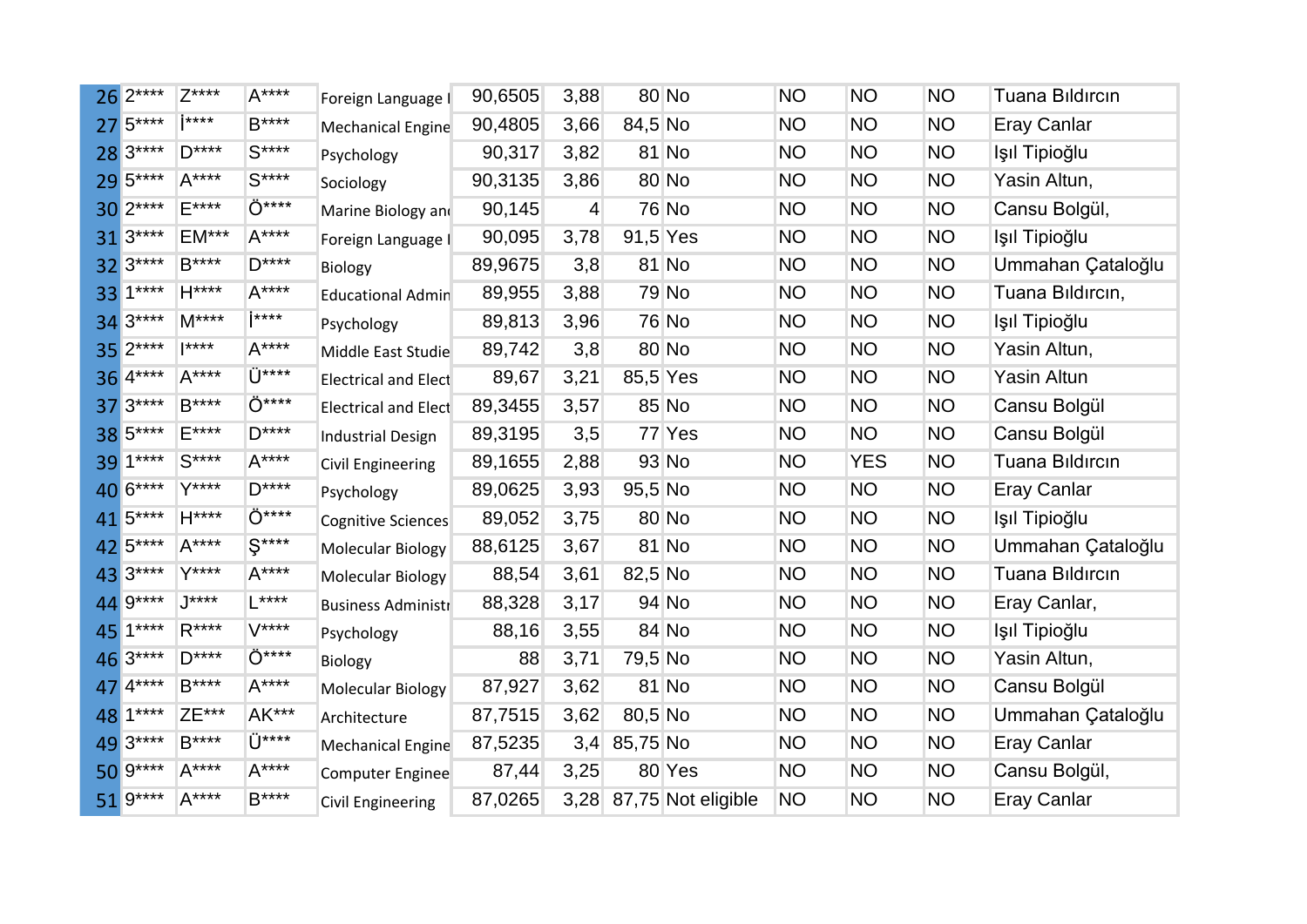|    | $521***$   | $M***$          | K****         | Political Science ar        | 86,756  | 3,67 |           | <b>78 No</b>    | <b>NO</b> | <b>NO</b> | <b>NO</b> | <b>Yasin Altun</b>     |
|----|------------|-----------------|---------------|-----------------------------|---------|------|-----------|-----------------|-----------|-----------|-----------|------------------------|
|    | 53 9****   | $T***$          | $R***$        | Civil Engineering           | 86,5795 | 3,57 |           | 80 Not eligible | <b>NO</b> | <b>NO</b> | <b>NO</b> | Ișil Tipioğlu,         |
|    | $543***$   | <b>B****</b>    | $G***$        | <b>Molecular Biology</b>    | 86,5115 | 3,37 |           | 85 No           | NO        | <b>NO</b> | NO.       | Ummahan Çataloğlu      |
|    | 55 1****   | $1^{***}$       | $A***$        | Foreign Language I          | 86,48   | 3,9  |           | 91 No           | <b>NO</b> | <b>NO</b> | <b>NO</b> | <b>Tuana Bildircin</b> |
|    | 56 2****   | $M***$          | $A***$        | <b>Electrical and Elect</b> | 86,1805 | 3,83 | 61,5 Yes  |                 | <b>NO</b> | <b>NO</b> | <b>NO</b> | Cansu Bolgül           |
|    | $57 3***$  | $R***$          | $U^{***}$     | Mechanical Engine           | 86,027  | 3,5  |           | 80 No           | <b>NO</b> | <b>NO</b> | <b>NO</b> | <b>Eray Canlar</b>     |
|    | 58 1****   | ZE***           | AY***         | Curriculum and Ins          | 85,925  | 3,75 |           | 74 No           | NO        | <b>NO</b> | <b>NO</b> | Işıl Tipioğlu          |
|    | 59 2****   | $ ***$          | Ö****         | Psychology                  | 85,8835 | 3,82 |           | <b>72 No</b>    | NO        | <b>NO</b> | <b>NO</b> | Yasin Altun            |
|    | 60 2****   | $G***$          | $G***$        | Psychology                  | 85,2695 | 3,83 | 70,5 No   |                 | <b>NO</b> | <b>NO</b> | <b>NO</b> | Cansu Bolgül           |
|    | 61 1****   | $E***$          | $A***$        | Molecular Biology           | 85,102  | 3,45 |           | 80 No           | NO        | <b>NO</b> | <b>NO</b> | <b>Eray Canlar</b>     |
|    | 62 1****   | $N^{\dagger**}$ | <b>T****</b>  | Civil Engineering           | 84,9485 | 3,22 | 85,25 No  |                 | NO        | <b>NO</b> | NO.       | Işıl Tipioğlu          |
|    | 63 3****   | E****           | $G***$        | Computer Enginee            | 84,852  | 3,7  | 82,5 Yes  |                 | NO        | <b>NO</b> | <b>NO</b> | <b>Eray Canlar</b>     |
|    | 64 9****   | $A***$          | <b>T****</b>  | <b>Industrial Design</b>    | 84,3215 | 2,99 |           | 81 Yes          | <b>NO</b> | <b>NO</b> | <b>NO</b> | Ummahan Çataloğlu      |
| 65 | $1***$     | $B***$          | $D***$        | Computer Enginee            | 84,063  | 3,08 | 77,75 Yes |                 | <b>NO</b> | <b>NO</b> | <b>NO</b> | Yasin Altun            |
|    | 66 3****   | $B***$          | K****         | <b>Electrical and Elect</b> | 83,7575 | 3,31 |           | 81 Not eligible | NO        | <b>NO</b> | <b>NO</b> | Cansu Bolgül           |
|    | $673***$   | $N***$          | $D***$        | Architecture                | 82,6725 | 3,12 |           | 84 Not eligible | <b>NO</b> | <b>NO</b> | <b>NO</b> | <b>Tuana Bildircin</b> |
|    | 68 1****   | $N^{\dagger**}$ | $G***$        | <b>Business Administr</b>   | 82,5795 | 3,23 |           | 81 No           | <b>NO</b> | <b>NO</b> | <b>NO</b> | Işıl Tipioğlu          |
|    | 69 3****   | $Z***$          | $A***$        | <b>Food Engineering</b>     | 82,492  | 3,2  |           | 81 No           | <b>NO</b> | <b>NO</b> | <b>NO</b> | Yasin Altun            |
|    | 70 9****   | $O***$          | $M***$        | Biology                     | 82,483  | 3,94 |           | 81 No           | NO        | <b>NO</b> | NO.       | Işıl Tipioğlu          |
|    | $71$ 1**** | $Y***$          | $D***$        | Political Science ar        | 82,086  | 3,52 |           | 72 Not eligible | NO        | <b>NO</b> | <b>NO</b> | Işıl Tipioğlu          |
|    | 72 2****   | E****           | $G***$        | City and Regional F         | 81,961  | 3,39 | 75,5 No   |                 | <b>NO</b> | <b>NO</b> | <b>NO</b> | <b>Eray Canlar</b>     |
|    | 73 2****   | $H***$          | <b>T****</b>  | History                     | 81,6965 | 3,26 |           | <b>78 No</b>    | NO        | <b>NO</b> | <b>NO</b> | Cansu Bolgül           |
|    | 74 6****   | Y****           | $Ü***$        | Chemistry                   | 81,6645 | 3,37 | 74,5 No   |                 | NO        | <b>NO</b> | <b>NO</b> | Ummahan Çataloğlu      |
|    | 75 4****   | $D***$          | K****         | <b>Electrical and Elect</b> | 81,61   | 3,04 |           | 74 Yes          | <b>NO</b> | <b>NO</b> | <b>NO</b> | Cansu Bolgül,          |
|    | $763***$   | $A***$          | $\zeta^{***}$ | Sociology                   | 80,8945 | 3,69 |           | 85 No           | <b>NO</b> | <b>NO</b> | <b>NO</b> | Işıl Tipioğlu          |
|    | $77 2***$  | $A***$          | $E***$        | City and Regional F         | 80,803  | 3,3  | 75,5 No   |                 | <b>NO</b> | <b>NO</b> | <b>NO</b> | Cansu Bolgül           |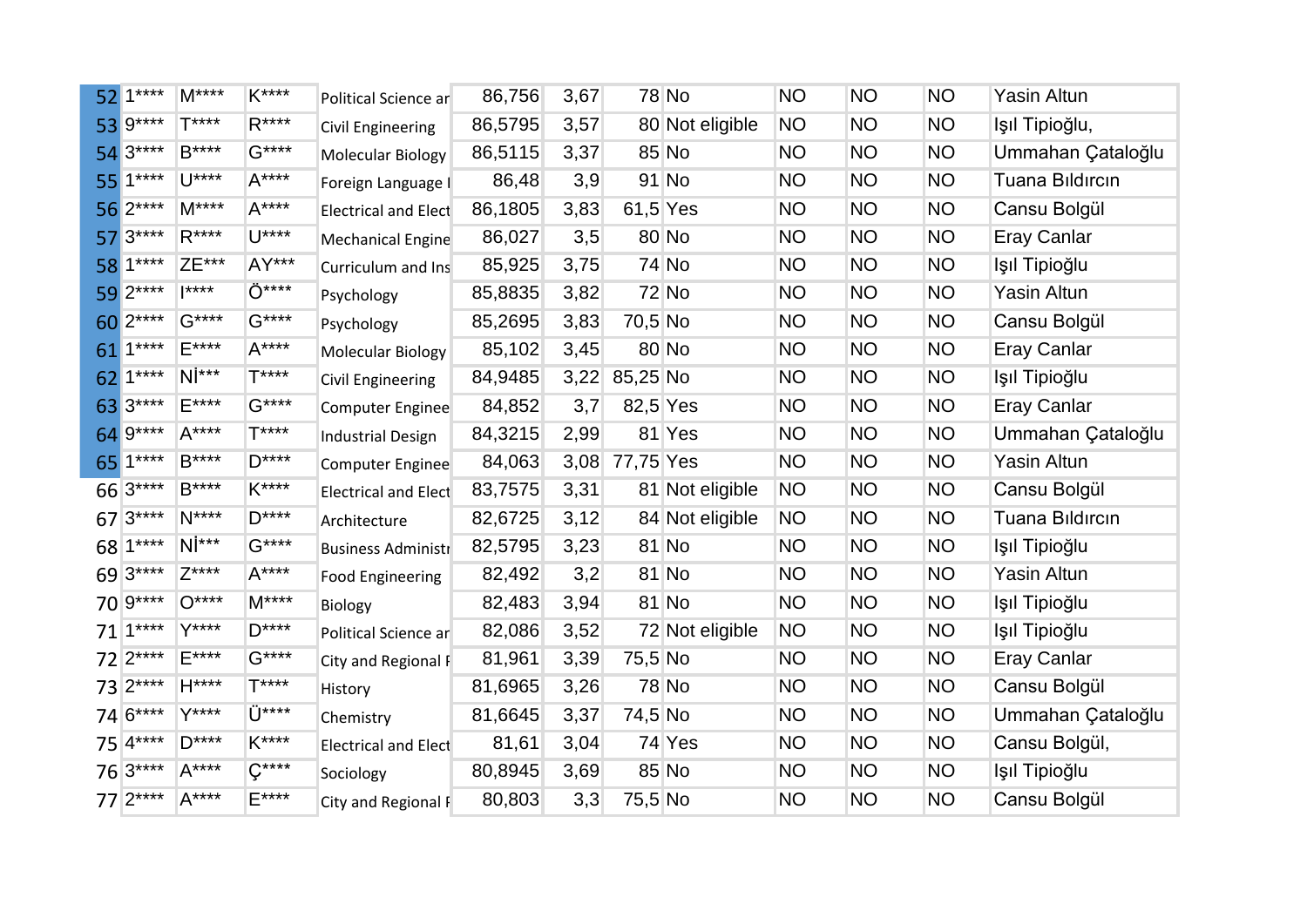| 78 2****               | $H***$          | B****                      | Psychology                | 80,681  | 3,81           |         | 82 No             | <b>NO</b> | <b>NO</b> | <b>NO</b> | Ummahan Çataloğlu      |
|------------------------|-----------------|----------------------------|---------------------------|---------|----------------|---------|-------------------|-----------|-----------|-----------|------------------------|
| 79 9****               | <b>P****</b>    | $C***$                     | Social Sciences (Tu       | 80,632  | 3,89           |         | 80 No             | <b>NO</b> | <b>NO</b> | <b>NO</b> | Tuana Bildircin,       |
| 80 1****               | AY***           | US***                      | Foreign Language I        | 80,214  | 3,66           |         | 85 No             | <b>NO</b> | <b>NO</b> | <b>NO</b> | <b>Eray Canlar</b>     |
| 81 5****               | $N***$          | $G***$                     | Psychology                | 80,213  | 3,53           | 68,5 No |                   | <b>NO</b> | <b>NO</b> | <b>NO</b> | <b>Tuana Bildircin</b> |
| 82 4****               | $H***$          | $P***$                     | Molecular Biology         | 80,151  | 3,27           |         | 75 Not eligible   | <b>NO</b> | <b>NO</b> | <b>NO</b> | <b>Tuana Bildircin</b> |
| 83 1****               | $F***$          | $D***$                     | <b>Business Administr</b> | 79,9025 | 3,18           |         | 77 No             | <b>NO</b> | <b>NO</b> | <b>NO</b> | Yasin Altun            |
| 84 4****               | $S***$          | $T***$                     | <b>Biology</b>            | 79,8045 | 3,38           |         | 71 No             | <b>NO</b> | <b>NO</b> | <b>NO</b> | Cansu Bolgül           |
| 85 3****               | K****           | $C***$                     | Gender&Women S            | 79,686  | $\overline{4}$ |         | 75 No             | <b>NO</b> | <b>NO</b> | <b>NO</b> | Ummahan Çataloğlu      |
| 86 2****               | <b>SE***</b>    | AY***                      | Chemistry                 | 79,5025 | 3,61           | 63,5 No |                   | <b>NO</b> | <b>NO</b> | <b>NO</b> | Eray Canlar            |
| 87 9****               | $A***$          | $S***$                     | <b>Geological Enginee</b> | 79,379  | 2,67           |         | 89 No             | <b>NO</b> | <b>NO</b> | <b>NO</b> | Işıl Tipioğlu          |
| 88 1****               | Y****           | $G***$                     | <b>Molecular Biology</b>  | 78,943  | 3,42           | 68,5 No |                   | <b>NO</b> | <b>NO</b> | <b>NO</b> | Cansu Bolgül           |
| 89 6****               | $A***$          | $M***$                     | International Relat       | 78,8305 | 3,51           |         | 76 Yes            | <b>NO</b> | <b>NO</b> | <b>NO</b> | Yasin Altun            |
| 90 2****               | $D***$          | $G***$                     | Industrial Engineer       | 78,7905 | 3,01           |         | 69 Yes            | <b>NO</b> | <b>NO</b> | <b>NO</b> | Cansu Bolgül           |
| 91 5****               | $E***$          | $G***$                     | Chemistry                 | 78,763  | 3,16           | 74,5 No |                   | <b>NO</b> | <b>NO</b> | <b>NO</b> | Ummahan Çataloğlu      |
| 92 2****               | <b>ME***</b>    | Y****                      | Economics                 | 78,7185 | 3,08           |         | 77 No             | <b>NO</b> | <b>NO</b> | <b>NO</b> | <b>Tuana Bildircin</b> |
| 93 1****               | <b>NE***</b>    | $G***$                     | Architecture              | 78,666  | 3,01           |         | 79 No             | <b>NO</b> | <b>NO</b> | <b>NO</b> | <b>Eray Canlar</b>     |
| 94 3****               | $R***$          | Ö****                      | Molecular Biology         | 78,564  | 3,63           |         | 62 Not eligible   | <b>NO</b> | <b>NO</b> | <b>NO</b> | Ummahan Çataloğlu      |
| 95 1****               | $\ddot{1}$ **** | $B***$                     | Chemistry                 | 78,551  | 2,67           | 87,5 No |                   | <b>NO</b> | <b>NO</b> | <b>NO</b> | Işıl Tipioğlu          |
| 96 1****               | <b>NA***</b>    | $T***$                     | <b>Molecular Biology</b>  | 78,4405 | 3,07           |         | 77 Not eligible   | NO        | <b>NO</b> | <b>NO</b> | <b>Tuana Bildircin</b> |
| 97 5****               | <b>EN***</b>    | $\zeta^{\ast\ast\ast\ast}$ | Chemistry                 | 78,419  | 3,28           | 70,5 No |                   | <b>NO</b> | <b>NO</b> | <b>NO</b> | <b>Yasin Altun</b>     |
| 98 1****               | $H***$          | K****                      | Aerospace Enginee         | 78,338  | 2,79           |         | 84 No             | <b>NO</b> | <b>NO</b> | <b>NO</b> | Cansu Bolgül           |
| 99 9****               | $H***$          | $F***$                     | <b>Industrial Design</b>  | 78,159  | 3,25           |         | 71,5 Not eligible | <b>NO</b> | <b>NO</b> | <b>NO</b> | Ummahan Çataloğlu      |
| $100 4***$             | <b>i</b> ****   | $A***$                     | English Language T        | 77,781  | 3,42           |         | 87 No             | <b>NO</b> | <b>NO</b> | <b>NO</b> | <b>Tuana Bildircin</b> |
| $101 2***$             | <b>E****</b>    | $Y***$                     | Computer Enginee          | 77,6335 | 3,66           |         | 89 Yes            | <b>NO</b> | <b>NO</b> | <b>NO</b> | <b>Eray Canlar</b>     |
| $102$ $4***$           | B****           | $S***$                     | <b>Food Engineering</b>   | 77,6175 | 3,42           |         | 65 No             | <b>NO</b> | <b>NO</b> | <b>NO</b> | <b>Eray Canlar</b>     |
| $103$ <sup>1****</sup> | AY***           | $C***$                     | <b>Statistics</b>         | 77,366  | 3,23           |         | 60 Yes            | <b>NO</b> | <b>NO</b> | <b>NO</b> | Cansu Bolgül           |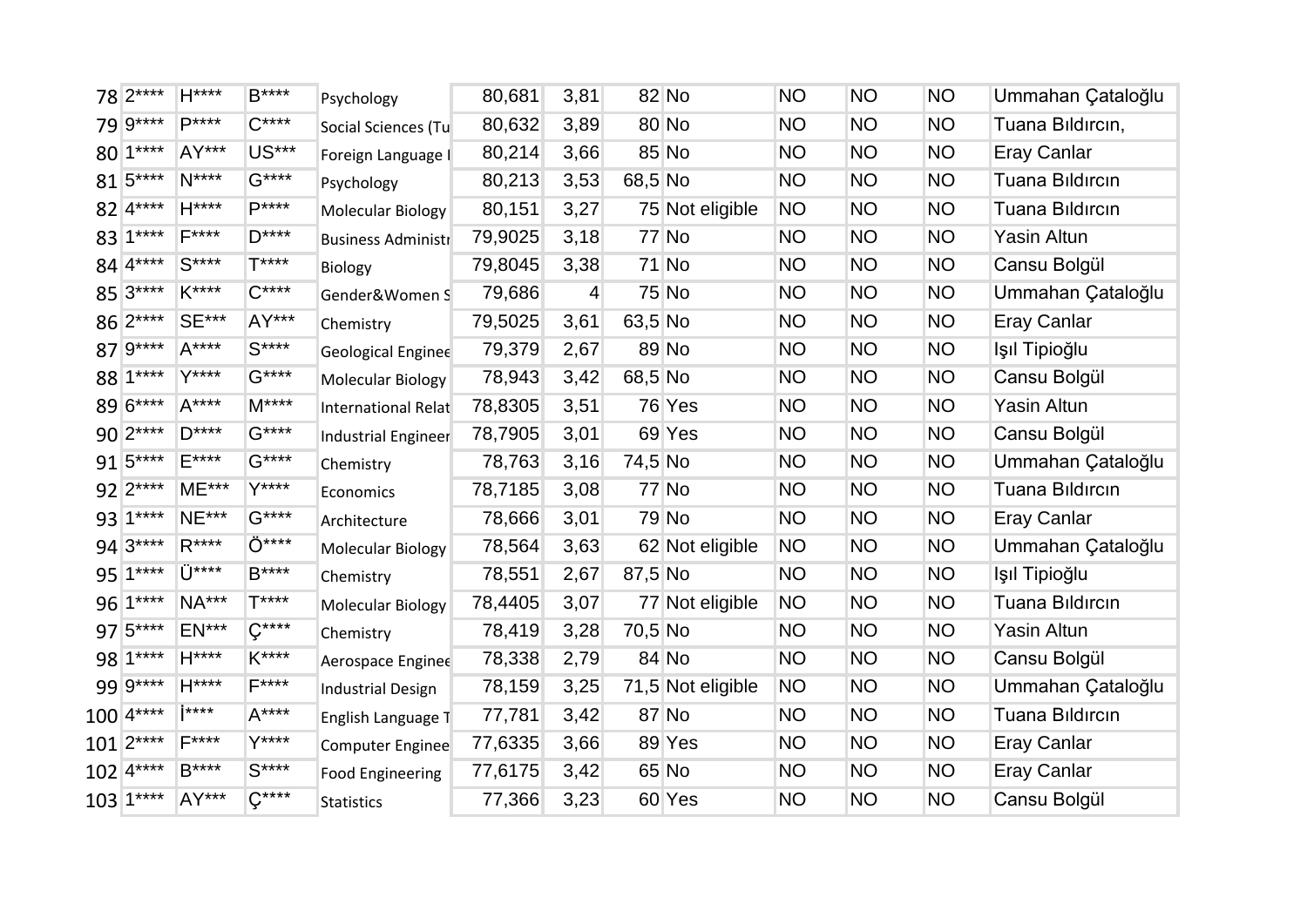| $104 3***$             | $M***$       | $A***$                     | Architecture                | 77,286  | 2,99           |          | 76,75 Not eligible | <b>NO</b> | <b>NO</b> | <b>NO</b> | Ummahan Çataloğlu      |
|------------------------|--------------|----------------------------|-----------------------------|---------|----------------|----------|--------------------|-----------|-----------|-----------|------------------------|
| $105 2***$             | $1***$       | K****                      | Molecular Biology           | 77,2185 | 3,55           | 61,5 No  |                    | <b>NO</b> | <b>NO</b> | <b>NO</b> | Işıl Tipioğlu          |
| $106$ 1****            | AH***        | $G***$                     | Mathematics                 | 77,163  | 3,55           |          | 60 No              | NO.       | <b>NO</b> | <b>NO</b> | Yasin Altun            |
| $107 2***$             | $N***$       | $A***$                     | <b>Business Administr</b>   | 77,146  | 2,6            |          | 77 Yes             | <b>NO</b> | <b>NO</b> | <b>NO</b> | <b>Tuana Bildircin</b> |
| $108$ 1****            | $H***$       | $B***$                     | Early Childhood Ed          | 77,0015 | 3,1            | 73,5 No  |                    | <b>NO</b> | <b>NO</b> | <b>NO</b> | Cansu Bolgül           |
| 109 5****              | $A***$       | $F***$                     | International Relat         | 76,8115 | 3,77           |          | 75 Not eligible    | <b>NO</b> | <b>NO</b> | <b>NO</b> | Yasin Altun            |
| $110 2***$             | $H***$       | $C***$                     | Biology                     | 76,648  | 2,91           | 77,5 No  |                    | <b>NO</b> | <b>NO</b> | <b>NO</b> | <b>Tuana Bildircin</b> |
| $111$ <sup>4****</sup> | $S***$       | $A***$                     | <b>Electrical and Elect</b> | 76,6405 | 2,97           |          | 86 Yes             | <b>NO</b> | <b>NO</b> | <b>NO</b> | <b>Tuana Bildircin</b> |
| $112 5***$             | <b>EK***</b> | $\zeta^{\ast\ast\ast\ast}$ | <b>Statistics</b>           | 76,6225 | 3,18           |          | 60 Yes             | <b>NO</b> | <b>NO</b> | <b>NO</b> | <b>Eray Canlar</b>     |
| $113 3***$             | $1***$       | $G***$                     | Psychology                  | 76,4525 | 3,83           |          | <b>73 No</b>       | <b>NO</b> | <b>NO</b> | <b>NO</b> | <b>Eray Canlar</b>     |
| $114$ <sup>1****</sup> | $H***$       | $Y***$                     | History                     | 76,351  | 3,07           | 72,5 No  |                    | <b>NO</b> | <b>NO</b> | <b>NO</b> | Işıl Tipioğlu          |
| $115 3***$             | $S***$       | $A***$                     | Foreign Language I          | 75,9345 | 3,86           |          | 91 No              | <b>NO</b> | <b>NO</b> | <b>NO</b> | Işıl Tipioğlu          |
| $116 2***$             | <b>SA***</b> | $A***$                     | Metallurgical and I         | 75,8475 | 3,05           |          | <b>72 No</b>       | <b>NO</b> | <b>NO</b> | <b>NO</b> | Cansu Bolgül           |
| $117$  1****           | $C***$       | Ö****                      | Biology                     | 75,8425 | 3,09           |          | <b>71 No</b>       | <b>NO</b> | <b>NO</b> | <b>NO</b> | Ummahan Çataloğlu      |
| 118 5****              | $B***$       | $C***$                     | Early Childhood Ed          | 75,8335 | $\overline{4}$ |          | 67,5 Not eligible  | <b>NO</b> | <b>NO</b> | <b>NO</b> | Yasin Altun            |
| $119 3***$             | $M***$       | Ö****                      | Psychology                  | 75,7705 | 3,48           |          | 61 No              | <b>NO</b> | <b>NO</b> | <b>NO</b> | <b>Tuana Bildircin</b> |
| $120$ 1****            | $C***$       | $S***$                     | Biology                     | 75,6405 | 3,02           | 72,5 No  |                    | <b>NO</b> | <b>NO</b> | <b>NO</b> | <b>Eray Canlar</b>     |
| $121$ <sup>1****</sup> | $M***$       | $D***$                     | Chemistry                   | 75,289  | 3,18           |          | 67 No              | <b>NO</b> | <b>NO</b> | <b>NO</b> | Cansu Bolgül           |
| $122$ $2***$           | $E***$       | $P***$                     | <b>Business Administr</b>   | 75,0295 | 3,24           | 75,5 Yes |                    | <b>NO</b> | <b>NO</b> | <b>NO</b> | Işıl Tipioğlu          |
| $123$ 4****            | $E***$       | $S***$                     | <b>Electrical and Elect</b> | 74,78   | 2,83           |          | <b>76 No</b>       | <b>NO</b> | <b>NO</b> | <b>NO</b> | <b>Tuana Bildircin</b> |
| $124$ 1****            | AY***        | $G***$                     | <b>Civil Engineering</b>    | 74,772  | 3,24           |          | 64 No              | <b>NO</b> | <b>NO</b> | <b>NO</b> | <b>Eray Canlar</b>     |
| $125 4***$             | B****        | $D***$                     | Early Childhood Ed          | 74,442  | 3,41           |          | 60 No              | <b>NO</b> | <b>NO</b> | <b>NO</b> | Işıl Tipioğlu,         |
| $126 2***$             | $N***$       | $M***$                     | Architecture                | 74,0055 | 2,96           |          | 61 Yes             | <b>NO</b> | <b>NO</b> | <b>NO</b> | Yasin Altun            |
| $127$ 1****            | $ED***$      | Ö****                      | <b>Molecular Biology</b>    | 73,701  | 3,2            |          | 64 No              | <b>NO</b> | <b>NO</b> | <b>NO</b> | <b>Yasin Altun</b>     |
| 128 5****              | $D***$       | i****                      | Mathematics                 | 73,6    | 2,73           | 76,25 No |                    | <b>NO</b> | <b>NO</b> | <b>NO</b> | Cansu Bolgül           |
| 129 1****              | $N***$       | $S***$                     | Biology                     | 73,3905 | 3,02           |          | 68 No              | <b>NO</b> | <b>NO</b> | <b>NO</b> | Ummahan Çataloğlu      |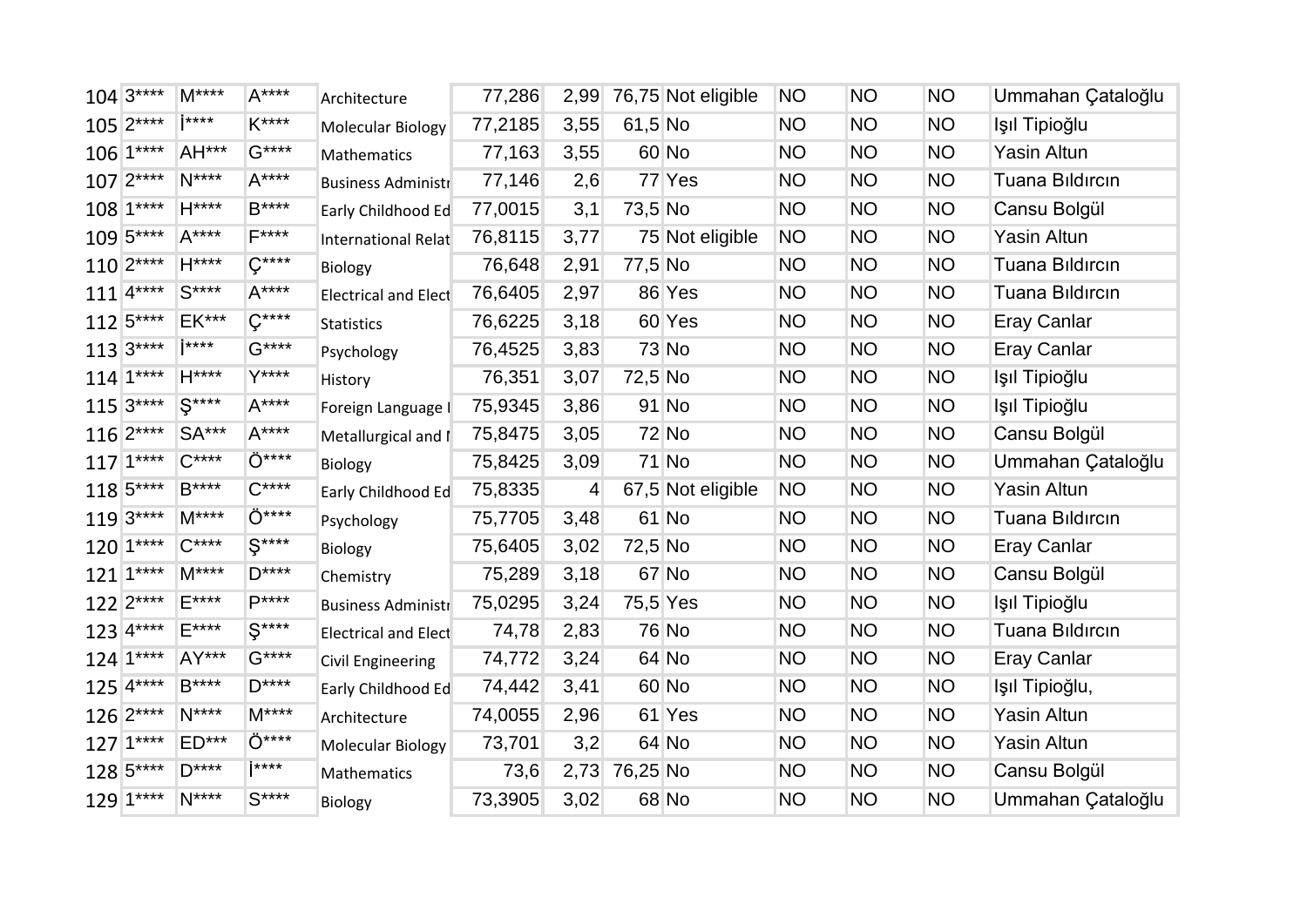| 130 5****              | A****        | $\zeta^{***}$ | City and Regional F       | 73,306  |      | 2,94 60,25 Yes |                         | <b>NO</b>  | <b>NO</b> | <b>NO</b> | Ummahan Çataloğlu      |
|------------------------|--------------|---------------|---------------------------|---------|------|----------------|-------------------------|------------|-----------|-----------|------------------------|
| $131$ <sup>4****</sup> | K****        | $A***$        | Philosophy                | 73,2025 | 3,28 |                | 81 No                   | <b>NO</b>  | <b>NO</b> | <b>NO</b> | <b>Tuana Bildircin</b> |
| $132 3***$             | $C***$       | $G***$        | Architecture              | 73,121  | 3,3  |                | 60 No                   | <b>NO</b>  | <b>NO</b> | <b>NO</b> | <b>Eray Canlar</b>     |
| 133 1****              | $Y***$       | $A***$        | Biology                   | 73,1115 | 3,57 | 73,5 No        |                         | <b>NO</b>  | <b>NO</b> | <b>NO</b> | Işıl Tipioğlu          |
| $134 2***$             | B****        | $A***$        | Sociology                 | 72,979  | 2,85 |                | <b>72 No</b>            | <b>NO</b>  | <b>NO</b> | <b>NO</b> | Yasin Altun            |
| $135 1***$             | AY***        | UY***         | Biology                   | 72,597  | 2,98 | 67,5 No        |                         | <b>NO</b>  | <b>NO</b> | <b>NO</b> | Cansu Bolgül           |
| $136 1***$             | $EL***$      | Ö****         | <b>Food Engineering</b>   | 72,406  | 2,75 |                | 73 No                   | <b>NO</b>  | <b>NO</b> | <b>NO</b> | Ummahan Çataloğlu      |
| $137 3***$             | $B***$       | $A***$        | Biology                   | 72,285  | 2,83 |                | 71 No                   | <b>NO</b>  | <b>NO</b> | <b>NO</b> | Tuana Bildircin        |
| 138 2****              | <b>SE***</b> | AÇ***         | <b>Food Engineering</b>   | 72,1145 | 2,99 |                | 66 No                   | <b>NO</b>  | <b>NO</b> | <b>NO</b> | <b>Eray Canlar</b>     |
| 139 1****              | $C***$       | $U***$        | <b>Mechanical Engine</b>  | 71,9035 | 3,2  |                | 60 No                   | <b>NO</b>  | <b>NO</b> | <b>NO</b> | Işıl Tipioğlu          |
| $140$   1****          | $C***$       | $A***$        | Molecular Biology         | 71,683  | 3,31 |                | 77 No                   | <b>NO</b>  | <b>NO</b> | <b>NO</b> | Yasin Altun            |
| $141$ <sup>****</sup>  | $F***$       | $G***$        | Sociology                 | 71,6765 | 3,01 |                | 75 Yes                  | <b>NO</b>  | <b>NO</b> | <b>NO</b> | Ummahan Çataloğlu      |
| $142$ $2***$           | $A***$       | $U***$        | <b>Environmental Eng</b>  | 71,3055 | 2,56 |                | 76 No                   | <b>NO</b>  | <b>NO</b> | <b>NO</b> | Cansu Bolgül           |
| $143$ $1***$           | $A***$       | $A***$        | Early Childhood Ed        | 71,176  | 3,17 |                | 60 No                   | <b>NO</b>  | <b>NO</b> | <b>NO</b> | Ummahan Çataloğlu      |
| $144 2***$             | $A***$       | $S***$        | Chemistry                 | 71,058  | 2,78 | 59,5 Yes       |                         | <b>NO</b>  | <b>NO</b> | <b>NO</b> | Yasin Altun            |
| $145 5***$             | $B***$       | Y****         | <b>Food Engineering</b>   | 70,8335 | 3,07 | 61,25 No       |                         | <b>NO</b>  | <b>NO</b> | <b>NO</b> | <b>Tuana Bildircin</b> |
| 146 9****              | T****        | E****         | Physics                   | 70,5765 | 3,21 |                | 77 Not eligible         | <b>NO</b>  | <b>NO</b> | <b>NO</b> | Işıl Tipioğlu          |
| $147$ 1****            | AL***        | $\zeta$ ****  | Economics                 | 70,544  | 2,54 |                | 75,25 Not eligible      | <b>NO</b>  | <b>NO</b> | <b>NO</b> | Yasin Altun            |
| 148 2****              | $E***$       | Y****         | <b>Environmental Eng</b>  | 70,041  | 2,81 | 66,5 No        |                         | <b>NO</b>  | <b>NO</b> | <b>NO</b> | <b>Eray Canlar</b>     |
| 149 2****              | $M***$       | $D***$        | International Relat       | 69,8715 | 2,7  |                | 60 Yes                  | <b>NO</b>  | <b>NO</b> | <b>NO</b> | Ummahan Çataloğlu,     |
| 150 2****              | $M***$       | $G***$        | <b>Food Engineering</b>   | 69,433  | 2,83 |                | 65 No                   | <b>NO</b>  | <b>NO</b> | <b>NO</b> | Işıl Tipioğlu,         |
| $151$ <sup>4****</sup> | $N***$       | $A***$        | Economics                 | 69,41   | 2,79 | 66,25 No       |                         | <b>NO</b>  | <b>NO</b> | <b>NO</b> | Yasin Altun            |
| $152$   $1***$         | $O***$       | Y****         | <b>Business Administr</b> | 69,021  | 2,87 | 63,5 No        |                         | <b>NO</b>  | <b>NO</b> | <b>NO</b> | Cansu Bolgül           |
| $153$ 1****            | $E***$       | $D***$        | Chemistry                 | 67,436  | 2,55 | 68,5 No        |                         | <b>NO</b>  | <b>NO</b> | <b>NO</b> | <b>Eray Canlar</b>     |
| $154 2***$             | <b>MU***</b> | Y****         | History                   | 67,382  | 3,47 |                | 64 No                   | <b>Not</b> | <b>NO</b> | <b>NO</b> | Cansu Bolgül           |
| $155 3***$             | Ö****        | Y****         | Psychology                | 63,9775 |      |                | 3,23 64,25 Not eligible | <b>NO</b>  | NO        | <b>NO</b> | Ummahan Çataloğlu      |